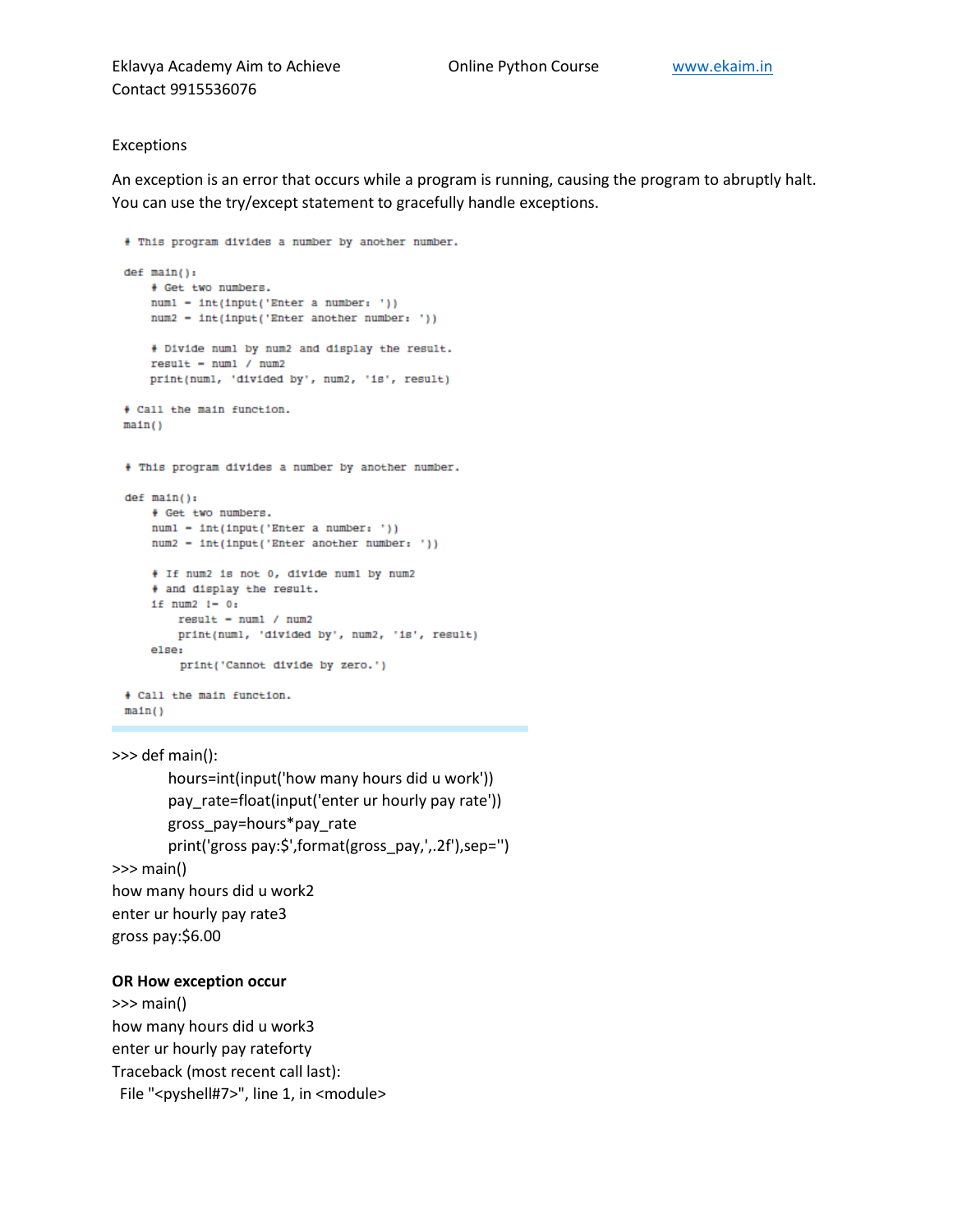Eklavya Academy Aim to Achieve **Colline Python Course** [www.ekaim.in](http://www.ekaim.in/) Contact 9915536076

```
 main()
 File "<pyshell#5>", line 3, in main
   pay_rate=float(input('enter ur hourly pay rate'))
ValueError: could not convert string to float: 'forty'
>>>
Handling Exceptions
Use of Try Block:
try:
    statement
    statement
    etc.
except ExceptionName:
     statement
     statement
    etc.
>>> def main():
        try:
           hours=int(input('how many hours did u work'))
           pay_rate=float(input('enter ur hourly pay rate'))
           gross_pay=hours*pay_rate
           print('gross pay:$',format(gross_pay,',.2f'),sep='')
        except ValueError:
                print('error: hours and hourly rate pay rate must be valid numbers')
>>> main()
how many hours did u work2
enter ur hourly pay rateforty
error: hours and hourly rate pay rate must be valid numbers
>>>
When try to read the file which doesn't exist
>>> def main():
        filename=input('enter the file name')
        try:
                infile=open(filename,'r')
                contents=infile.read()
                print(contents)
                infile.close()
        except IOError:
                print('An error occured trying to read')
```

```
print('the file', filename)
```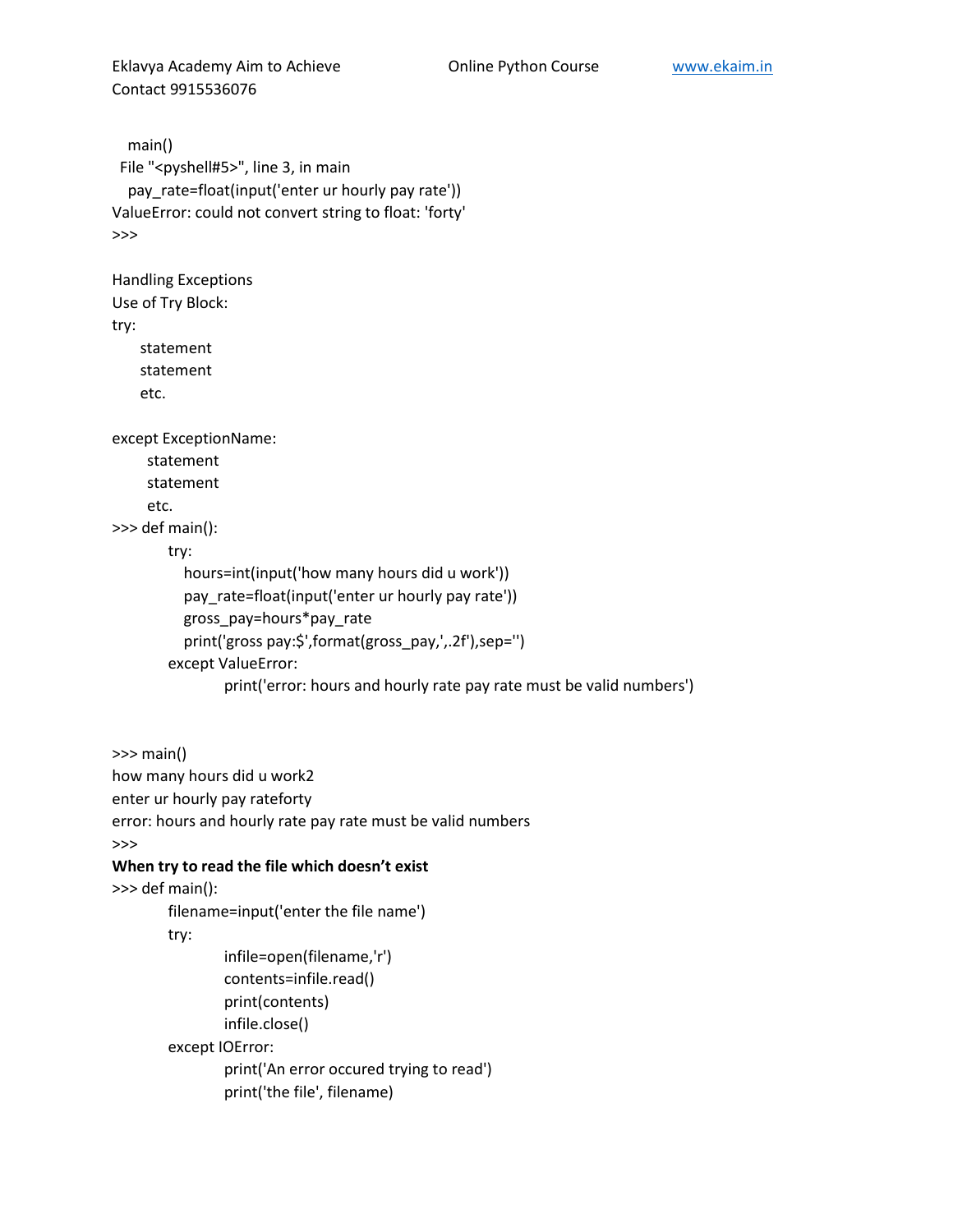**\**

Eklavya Academy Aim to Achieve **Conserver Conline Python Course** Willem Willemsing Contact 9915536076

>>> main() enter the file namehoney.txt An error occured trying to read the file honey.txt

### **Handling Multiple Exceptions**

```
# This program displays the total of the
# amounts in the sales data.txt file.
def \ \tmin() :# Initialize an accumulator.
   total = 0.0try:
        # Open the sales_data.txt file.
        infile - open('sales_data.txt', 'r')
        # Read the values from the file and
        # accumulate them.
        for line in infile:
           amount - float(line)total +- amount
        # Close the file.
        infile.close()
        # Print the total.
        print(format(total, ',.2f'))
    except IOError:
        print('An error occured trying to read the file.')
    except ValueError:
       print('Non-numeric data found in the file.')
    except:print('An error occured.')
# Call the main function.
main()
```
**An Exception's default Error Message**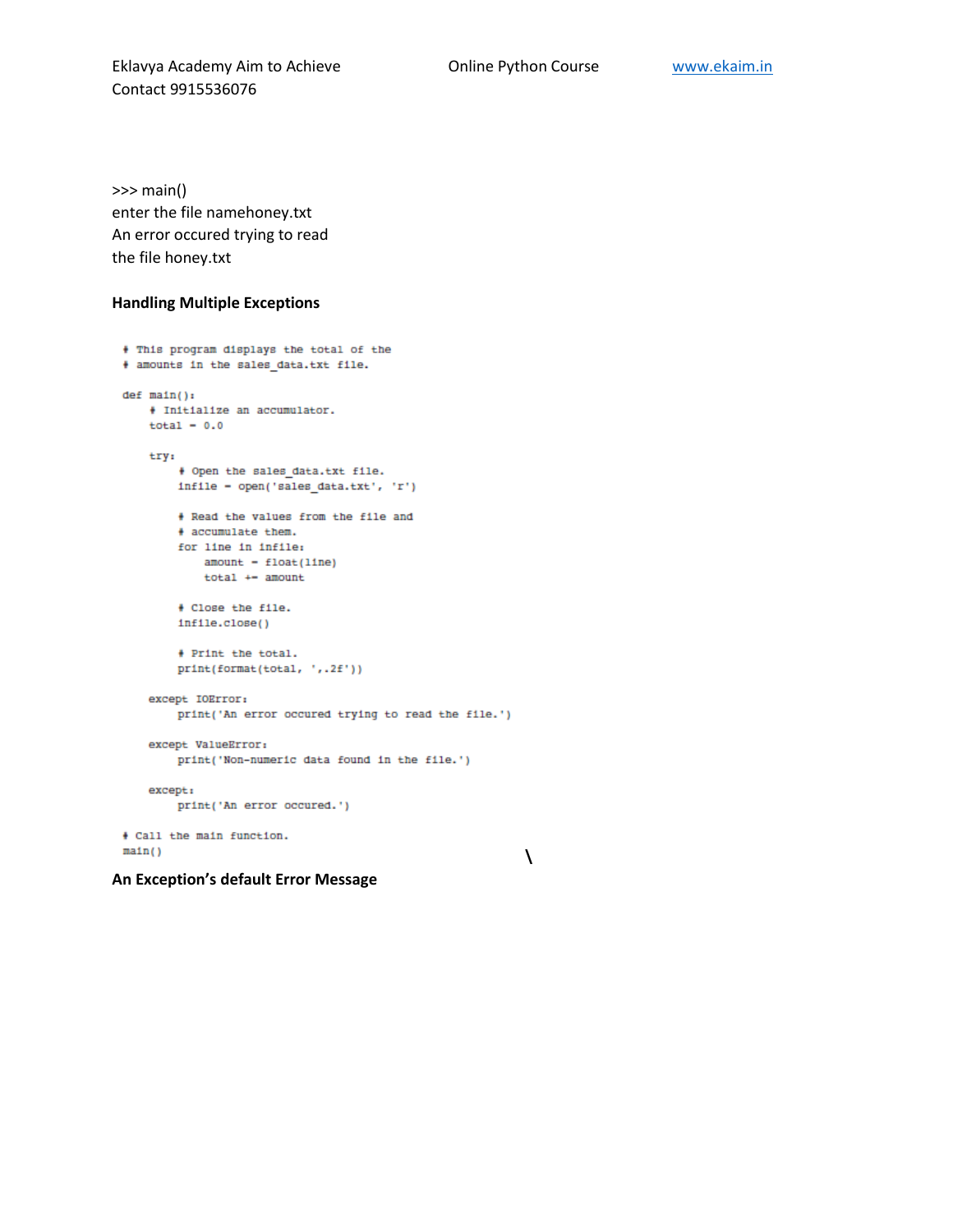### Eklavya Academy Aim to Achieve **Conserver Conline Python Course** Willem Willemsin Contact 9915536076

```
# This program displays the total of the
  # amounts in the sales_data.txt file.
  def \ \nmin() :# Initialize an accumulator.
      total = 0.0try:
          + Open the sales_data.txt file.
          infile - open('sales_data.txt', 'r')
          # Read the values from the file and
          + accumulate them.
          for line in infile:
             amount - float(line)total +- amount
          # Close the file.
          infile.close()
          # Print the total.
         print(format(total, ',.2f'))
      except Exception as err:
         print(err)
  + Call the main function.
 main()The else clausetry:
      statement
      statement
      etc.
    except ExceptionName:
     statement
      statement
```
etc. elser statement statement etc.